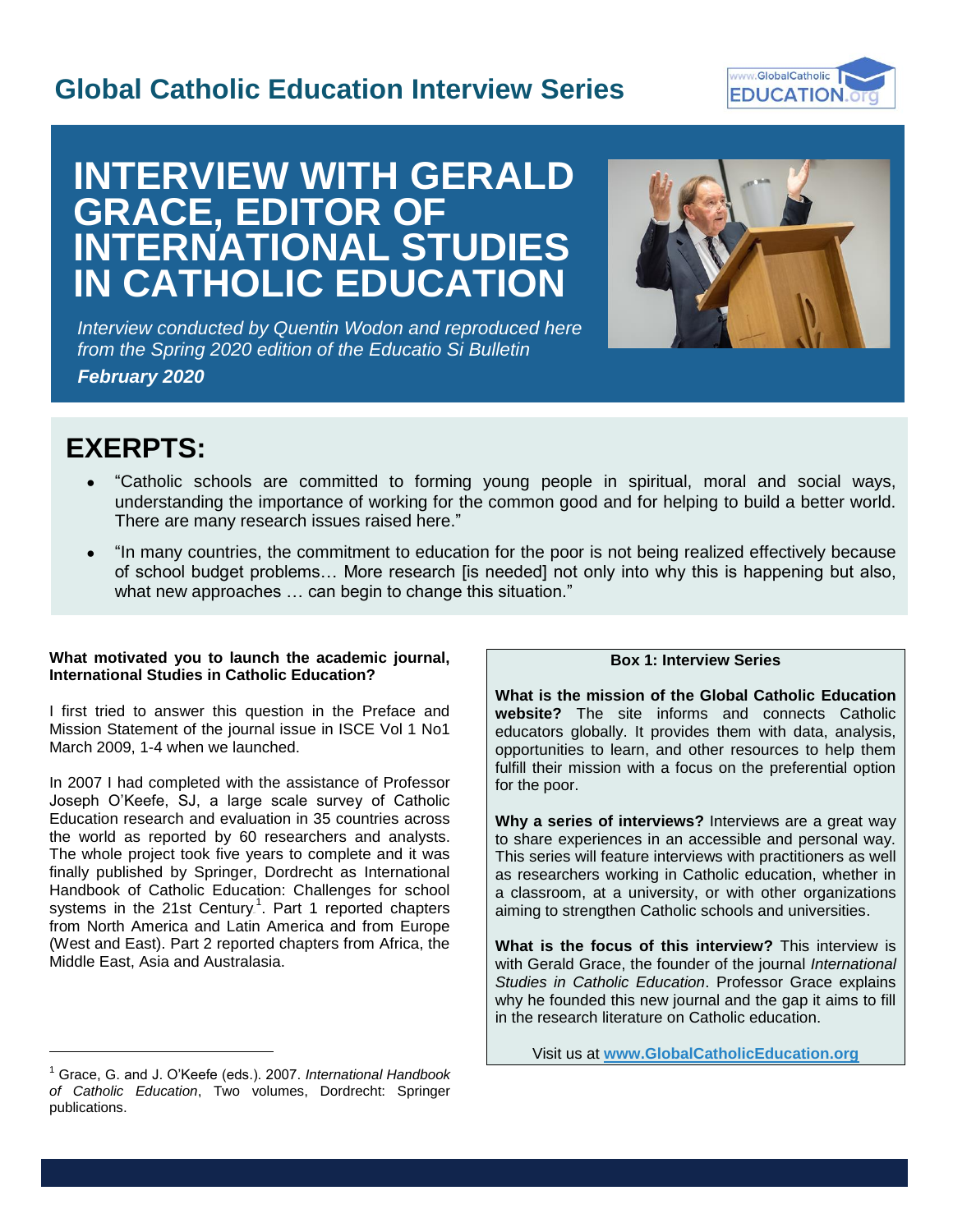ė

These volumes were well received as the first ever international survey reporting research, scholarly and fieldwork studies of Catholic schooling in different countries and I received many invitations to discuss the findings at international conferences across the world.

However, I realized that these texts had a number of serious limitations. The first was simply the price for the two hardback volumes i.e. about 500US\$. This meant that they could only be purchased by academic libraries in small range of countries. They would have limited impact.

The second was that the whole survey had revealed that many of the Catholic Universities which I contacted for 'research reports on Catholic schools' had no research to report! I was shocked to learn this and, as Editor, had to ask them therefore to write about 'what research on Catholic schools in your country should be done in the future?'. There was obviously a lack of interest and resource in many Catholic Universities about systematic research into the challenges facing Catholic primary and secondary schools in their own countries.

The third was that IHCE provided a survey valid as at 2007. How could the field of Catholic Education research and scholarship be updated after 2007? That was an important question to be considered.



Photo: Professor Grace at Saint Mary's University.

I realized that the answer had to be the creation of the first ever international and interdisciplinary journal devoted to systematic research and scholarship in the field of Catholic Education Studies (CES) to deal with this challenge.

Therefore, I launched the journal in 2009. I was motivated to do more than produce one survey in 2007 but also to generate a continuing flow of research and scholarship on an annual basis.



Visual: International Studies in Catholic Education.

#### **What have you learned from the articles published in the journal?**

As an interdisciplinary journal devoted to the study of Catholic education, in all its forms across the world, I understood that this great educational mission would benefit from contributions from different disciplinary perspectives. We therefore welcomed articles from Theologians, Philosophers, Historians, Education Researchers (qualitative and quantitative), Social and Economic scientists, Natural scientists, School leaders and Teachers and member of Religious Congregations who had played a large part in establishing the mission across the world.

These contributions have come in practice from different intellectual cultures of analysis which can be comprehensively described ae research, scholarship, evaluation and personal reflective accounts. Today, empirical research is very powerful but other perspectives can also be illuminative. We need a catholic approach which includes interdisciplinary analysis.

You ask what I have learned from the articles published in ISCE between 2009 and 2019 and also those ready to be published in 2020. I give a summary answer: I have learned that Catholic educators have welcomed these articles and are using them to support their own work in different ways. The publishers (Routledge) have supplied us with data showing full text downloads of articles by year. When we began in 2009 there were just 354 but by 2014 this had risen to 6353. In 2016 there were 8727 and by 2018 it had reached 13,940 article downloads. This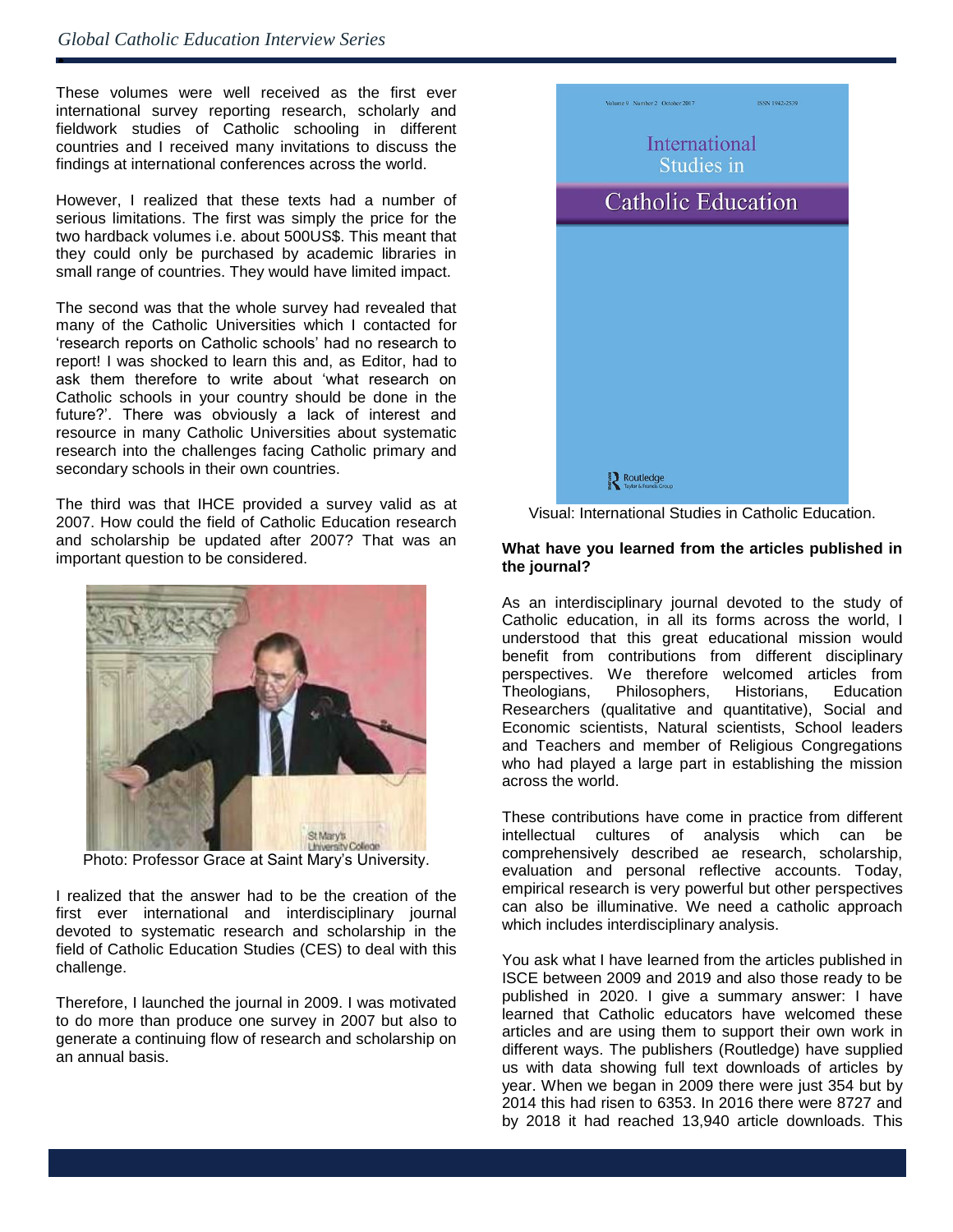# *Global Catholic Education Interview Series*

 shows that the articles are having some impact and are providing a service values by schools, colleges, universities and Religious Congregations across the world. I invite your readers to submit articles for possible publication in future issues of ISCE.

What is being constructed … is nothing short of the creation of a new academic and professional field of International Catholic Education Studies… We now have 60+ countries accessing ISCE.

To be the Editor of an international journal is to be located in a rich learning environment and I have learned much about Catholic Education by reading quality articles with different disciplinary modes of analysis. What is being constructed from all of these articles is nothing short of the creation of a new academic and professional field of International Catholic Education Studies. We need to involve scholars and researchers from Catholic and Secular universities and from International Agencies in this field of enquiry in the future, as well as school leaders and teachers acting in the role of 'practitioner researchers'. University and school partnerships for research projects should be developed.

We now have 60+ countries accessing ISCE but the major contributors of articles are, at present, from the Developed World e.g. USA, UK, Australia and various European states. However, to try to compensate for this imbalance we have scheduled two special issues in 2020- 2021- one focusing on Catholic education reports from Africa (guest editor Quentin Wodon) and one focusing on reports from Latin America (guest editor, Cristobal Madero, SJ).

#### **What are the areas where you believe more research is needed?**

In terms on content, my personal list would include the following: (1) Catholic Education and service for the Poor; (2) The effectiveness of the spiritual, moral and social cultures of Catholic schools; (3) The education and formation of Catholic school leaders and teachers

### *(1) Catholic Education and service for the Poor*

The Catholic Church proclaimed the following mission commitment for Catholic Education internationally when it declared in 1977 that 'First and foremost, the Church offers its educational service to the Poor' (Congregation for Catholic Education, 1977, para 58) $2^2$ . The Congregation went on to say that 'If the Catholic School were to turn its attention exclusively or predominantly to

l

those from the wealthier social classes, it could be contributing towards maintain their privileged position.



Photo: Professor Grace with Pope Benedict XVI.

The world survey of the impact of Catholic Education reported in 2007, International Handbook of Catholic Education had shown that, in many countries, the commitment to education for the poor is not being realized effectively because of school budget problems. What I have called, 'the strategic subsidy' from the Congregations is declining. This is a major contradiction in the theory and practice of Catholic schooling worldwide and it needs much more research not only into why this is happening but also, what new approaches in policy and practice can begin to change this situation, see for instance, Chile (Aristimuno 2020). $3$ . We need to renew the mission integrity of Catholic education in its service for the poor.

In many countries, the commitment to education for the poor is not being realized effectively because of school budget problems... More research lis neededl not only into why this is happening but also, what new approaches … can begin to change this situation.

l

<sup>2</sup> Congregation for Catholic Education. 1977. The Catholic School, Vatican City, Libreria Editrice, Vaticana.

<sup>&</sup>lt;sup>3</sup> Aristimuno, A. 2020. Challenges for Catholic Schools in Contemporary Uruguay, *International Studies in Catholic Education* 12(1): 51-61.